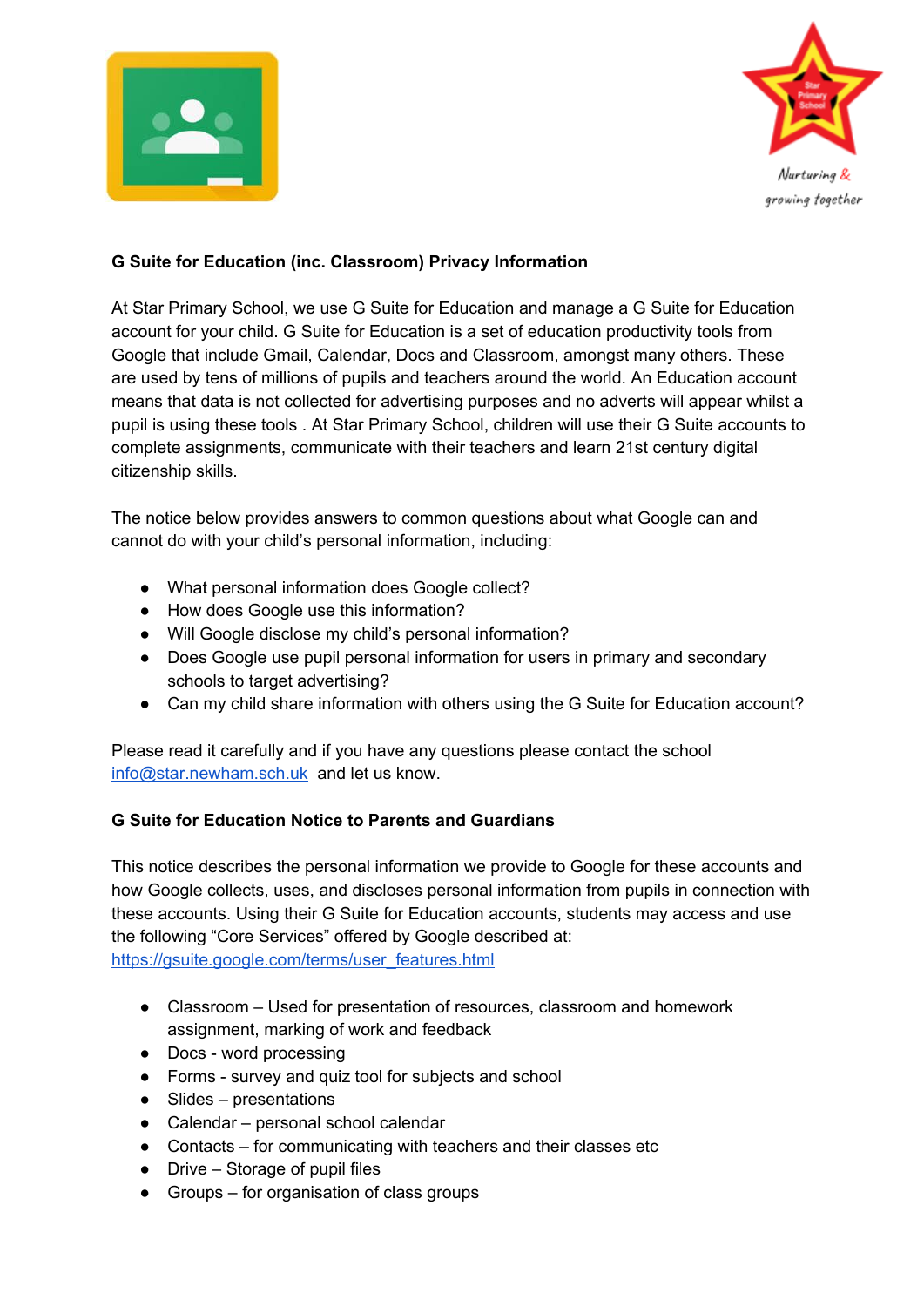- $\bullet$  Keep note taking
- Sheets spreadsheets
- Sites creation of website under direction of teacher / subject only
- Meet under direction of teacher / subject only
- Vault storage/backup facility

In addition, we also allow pupils to access certain other Google services with their G Suite for Education accounts. Specifically, your child may have access to the following "Additional Services":

- YouTube Education account only (No adverts)
- Maps
- Google Earth

Google provides information about the information it collects, as well as how it uses and discloses the information it collects from G Suite for Education accounts in its G Suite for Education Privacy Notice.

You can read that notice online at [https://gsuite.google.com/terms/education\\_privacy.html](https://gsuite.google.com/terms/education_privacy.html)

You should review this information in its entirety, but below are answers to some common questions:

## **What personal information does Google collect?**

When creating a pupil account, Star Primary School may provide Google with certain personal information about the child, including their name, school (G Suite) email address, and password. When a pupil uses Google services, Google also collects information based on the use of those services. This includes:

- device information, such as the hardware model, operating system version, unique device identifiers, and mobile network information including phone number;
- log information, including details of how a user used Google services, device event information, and the user's Internet protocol (IP) address;
- location information, as determined by various technologies including IP address, GPS, and other sensors;
- unique application numbers, such as application version number; and
- cookies or similar technologies which are used to collect and store information about a browser or device, such as preferred language and other settings.

## **How does Google use this information?**

In G Suite for Education Core Services, Google uses pupil personal information to provide, maintain, and protect the services. Google does not serve ads in the Core Services or use personal information collected in the Core Services for advertising purposes. In Google Additional Services, Google uses the information collected from all Additional Services to provide, maintain, protect and improve them, to develop new ones, and to protect Google and its users. Google may also use this information to offer tailored content, such as more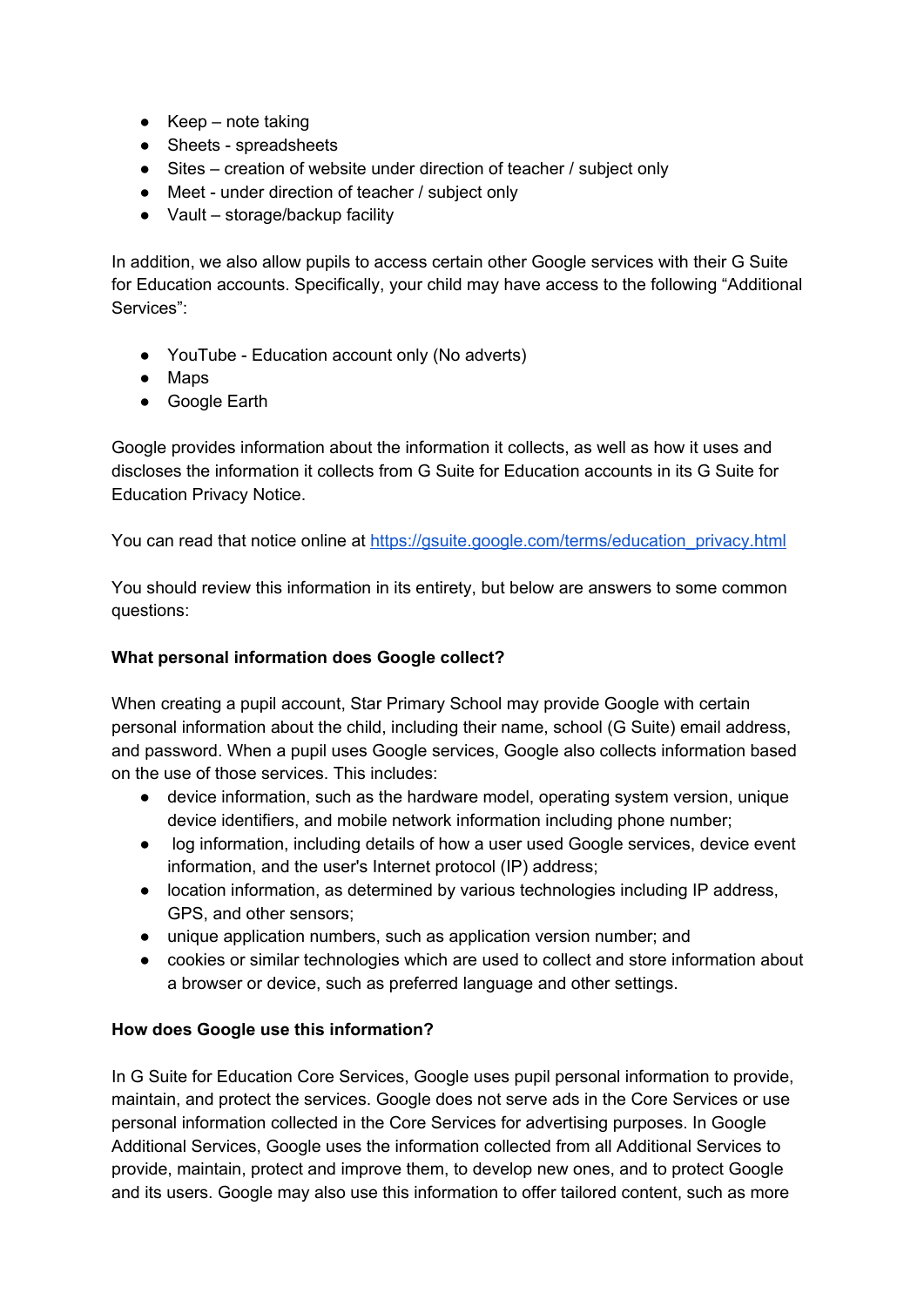relevant search results. Google may combine personal information from one service with information, including personal information, from other Google services.

# **Does Google use student personal information for users in primary schools to target advertising?**

No. For G Suite for Education users in primary schools, Google does not use any user personal information (or any information associated with an G Suite for Education Account) to target ads, whether in Core Services or in other Additional Services accessed while using a G Suite for Education account.

# **Can my child share information with others using the G Suite for Education account?**

We may allow pupils to access Google services such as Google Docs and Sites, which include features where users can share information with others or publicly. When users share information publicly, it may be indexable by search engines, including Google.

## **Will Google disclose my child's personal information?**

Google will not share personal information with companies, organizations and individuals outside of Google unless one of the following circumstances applies:

- With parental or guardian consent. Google will share personal information with companies, organizations or individuals outside of Google when it has parents' consent (for users below the age of consent), which may be obtained through G Suite for Education schools.
- With Star Primary School. G Suite for Education accounts, because they are school-managed accounts, give administrators access to information stored in them.
- For external processing. Google may provide personal information to affiliates or other trusted businesses or persons to process it for Google, based on Google's instructions and in compliance with the G Suite for Education privacy notice and any other appropriate confidentiality and security measures.
- For legal reasons. Google will share personal information with companies, organizations or individuals outside of Google if it has a good-faith belief that access, use, preservation or disclosure of the information is reasonably necessary to:
- meet any applicable law, regulation, legal process or enforceable governmental request.
- enforce applicable Terms of Service, including investigation of potential violations.
- detect, prevent, or otherwise address fraud, security or technical issues.

- protect against harm to the rights, property or safety of Google, Google users or the public as required or permitted by law.

● Google also shares non-personal information – such as trends about the use of its services – publicly and with its partners.